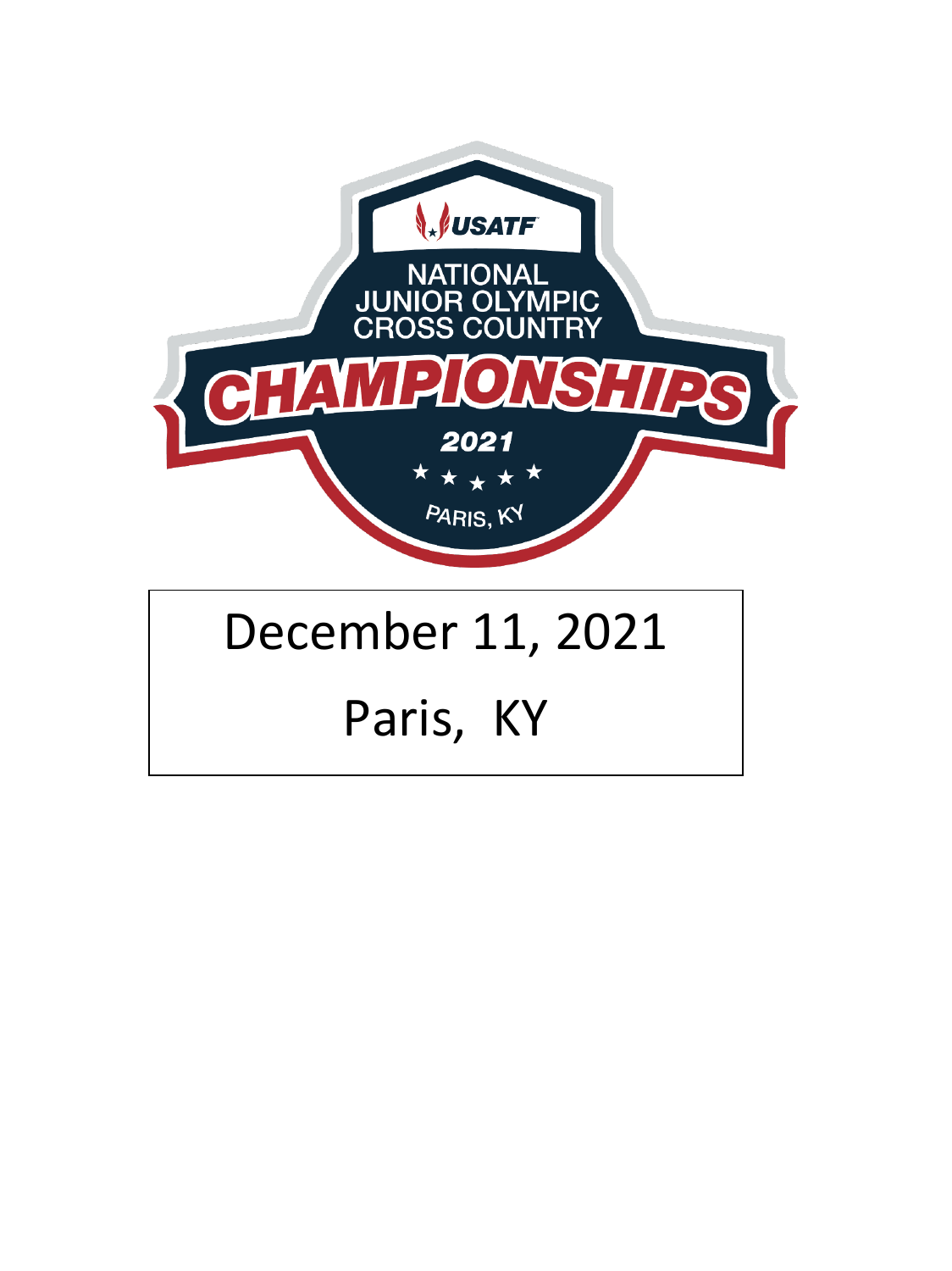# **Table of Contents**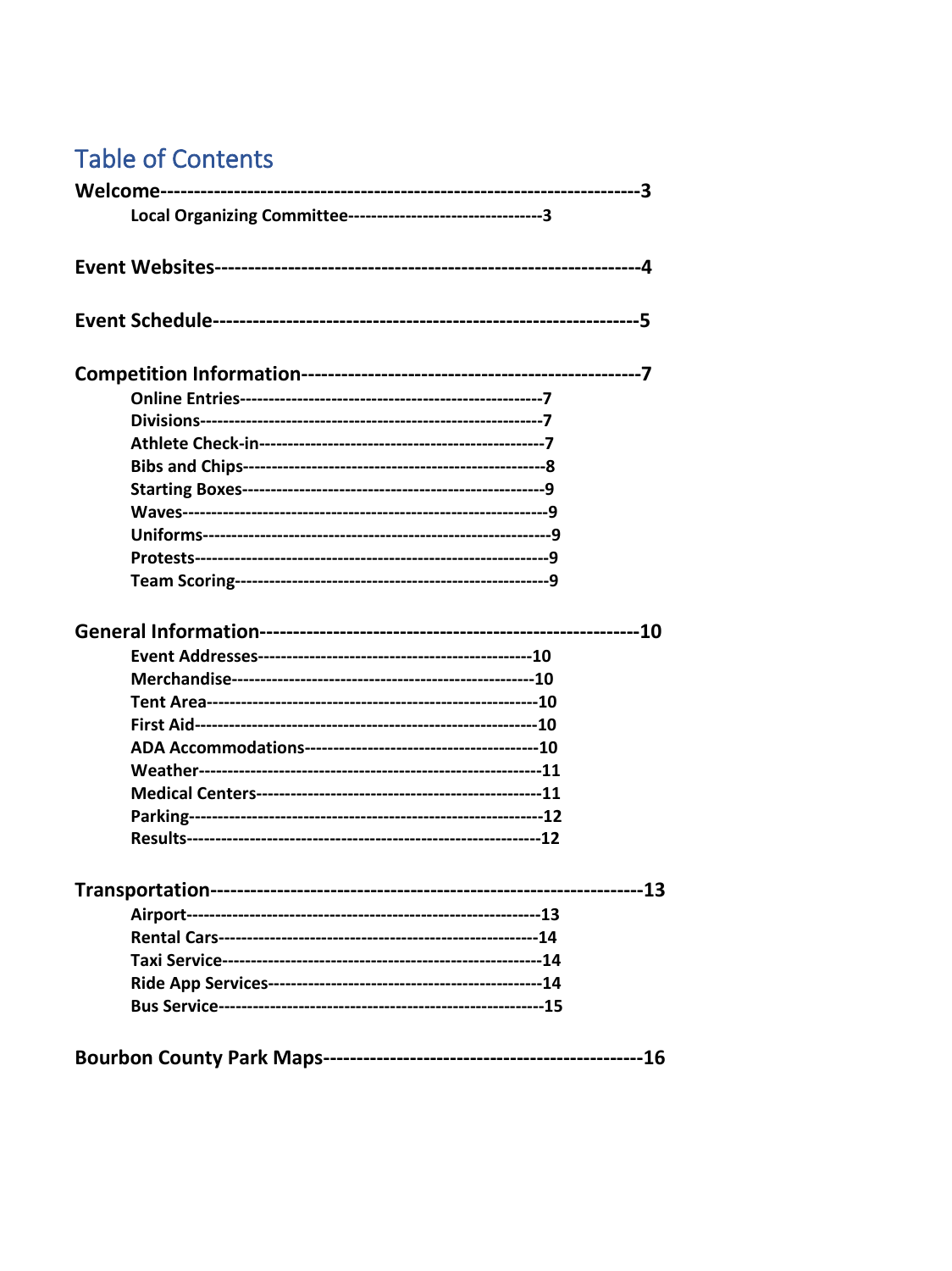# **Welcome to the "Bluegrass State"**

On December 11, 2021 we welcome youth from all over the country for the USA Track & Field National Junior Olympic Cross Country Championships. The Local Organizing Committee, the City of Lexington, and Bourbon County Fiscal Court welcome you to the beautiful Bluegrass State. We are glad you are here.

# **Local Organizing Committee Contacts**

**LOC Chair**/**Meet Director**/ Tim King: [teejayking@gmail.com](mailto:teejayking@gmail.com) 859-653-5907

**LOC Finance/Budget Coordinator** Frank Miklavcic: [fmiklavcic2@gmail.com](mailto:fmiklavcic2@gmail.com) 

**USATF Kentucky Youth Chair**  Bob Stacey: [robecstacey@aol.com](mailto:robecstacey@aol.com) 

**USATF Kentucky Memberships** Vicki Rowland: [vrowland77@gmail.com](mailto:vrowland77@gmail.com) 

**USATF Kentucky Officials Chair**  Patty Rouse: [coachpattyrouse@gmail.com](mailto:coachpattyrouse@gmail.com) 

**LOC Volunteer Coordinator** Leah Park: [leah@grassroots.run](mailto:leah@grassroots.run) 

**Other Members**  Frank Newton: [f1l1n1j5r4@gmail.com](mailto:f1l1n1j5r4@gmail.com) Joy Lacy: [lacyjoy79@aol.com](mailto:lacyjoy79@aol.com)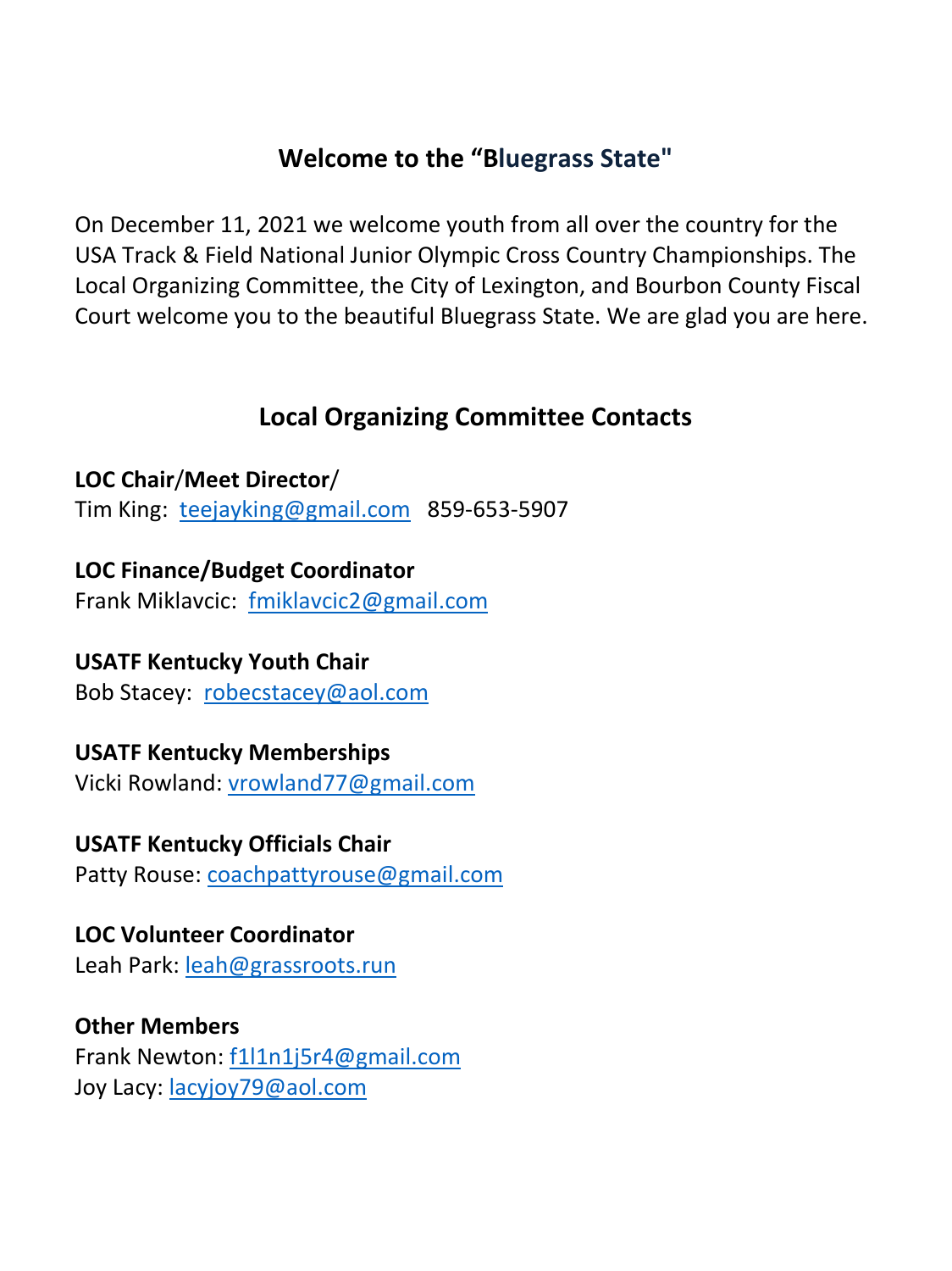**Event Websites**



[www.visitlex.com](http://www.visitlex.com/)



[www.kentucky.usatf.org](http://www.kentucky.usatf.org/) 



[www.athletic.net](http://www.athletic.net/)



[www.gofftent.com](http://www.gofftent.com/)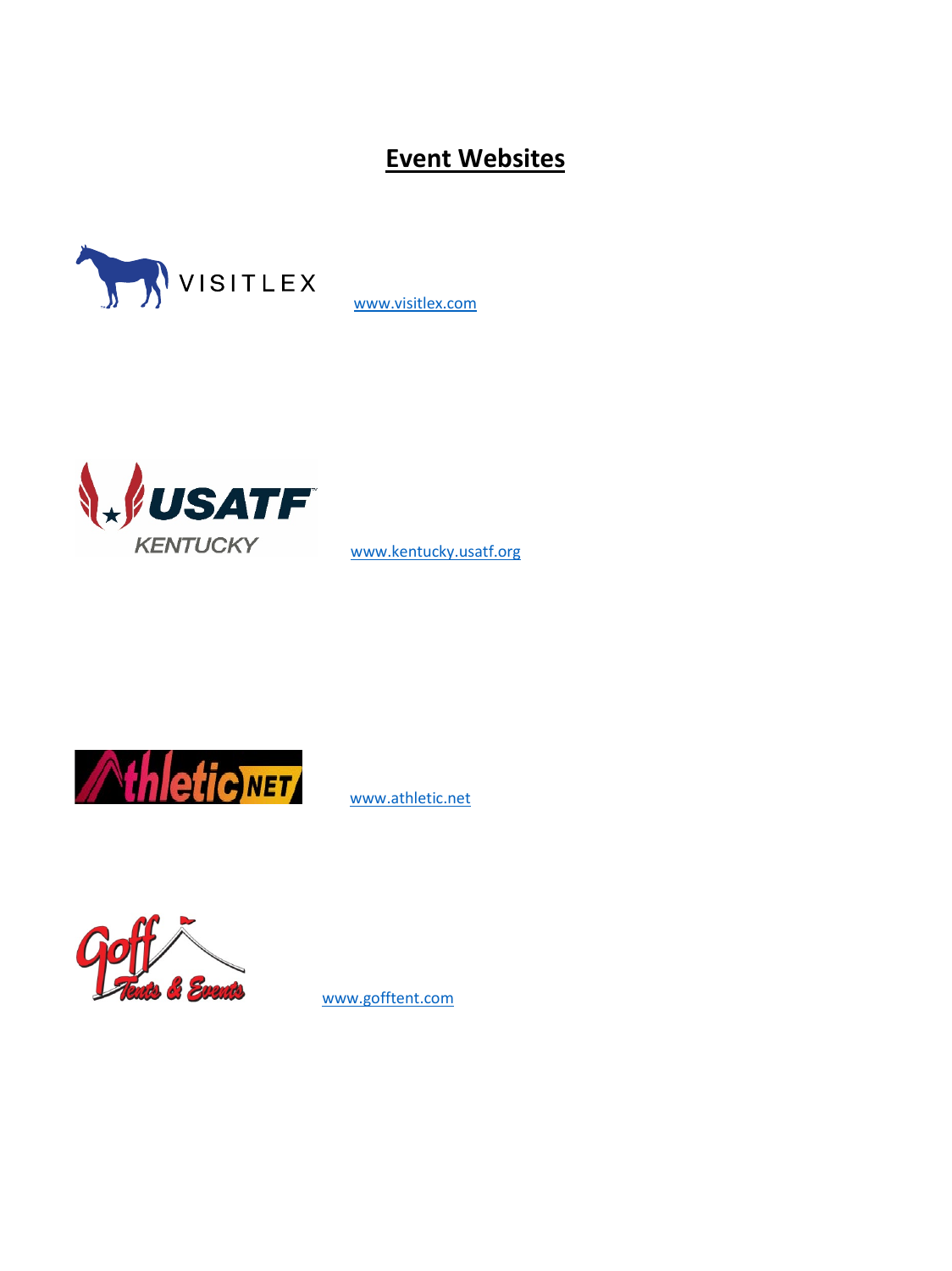# **Event Schedule Thursday, December 9,2021**

| Packet Pickup                   | <b>Clarion North</b> | 12:00 PM to 8:00 PM |
|---------------------------------|----------------------|---------------------|
| <b>Merchandise Sales</b>        | <b>Clarion North</b> | 12:00 PM to 8:00 PM |
| Friday, December 10, 2021       |                      |                     |
| Packet Pick Up                  | <b>Clarion North</b> | 8:00 AM to 7:00 PM  |
| <b>Merchandise Sales</b>        | <b>Clarion North</b> | 8:00 AM to 7:00 PM  |
| <b>Merchandise Sales</b>        | Bourbon Co Park      | 10:00 AM to 4:00 PM |
| Course Open                     | Bourbon Co Park      | 10:00 AM to 4:00 PM |
| Course Walk **                  | Bourbon Co Park      | 12:00 PM            |
| Course Walk **                  | Bourbon Co Park      | 2:00 PM             |
| <b>Saturday, December 11,21</b> |                      |                     |
| Packet Pick Up                  | Bourbon Co Park      | 7:00 AM to 1:00 PM  |
| <b>Merchandise Sales</b>        | Bourbon Co Park      | 7:00 AM t0 5:00 PM  |
| <b>Course Preview</b>           | Bourbon Co Park      | 7:00 AM             |
| <b>Start of First Race</b>      | Bourbon Co Park      | 9:00 AM             |
| 7 & 8 Girls 2k                  | Bourbon Co Park      | 9:00 AM             |
| 7 & 8 Boys 2k                   | Bourbon Co Park      | 9:30 AM             |
| 9-10 Girls 3k                   | Bourbon Co Park      | 10:00 AM            |
| 9-10 Boys 3k                    | Bourbon Co Park      | 10:30 AM            |
| 11-12 Girls 3k                  | Bourbon Co Park      | 11:00 PM            |
| 11-12 Boys 3k                   | Bourbon Co Park      | 11:30 PM            |
| 13-14 Girls 4k                  | Bourbon Co Park      | 12:30 PM            |
| 13-14 Boys 4k                   | Bourbon Co Park      | 1:15 PM             |
| 15-16 & 17-18 Girls 5k          | Bourbon Co Park      | 2:00 PM             |
| 15-16 & 17-18 Boys 5k           | Bourbon Co Park      | 2:45 PM             |

# **Competition Information**

### **Online entry forms and fees for the National Championships**

Athletes can register on [www.athletic.net.](http://www.athletic.net/) The non-refundable entry fee of \$20 per individual must be submitted online at the time of registration. Entries cannot be accepted by any other method. **Late and on-site entries will not be accepted for this competition.**

### **Divisions**

There are five male and five female divisions. Each athlete must participate in his/her own division in the meet. The year of birth will determine the age division in which the athlete will compete.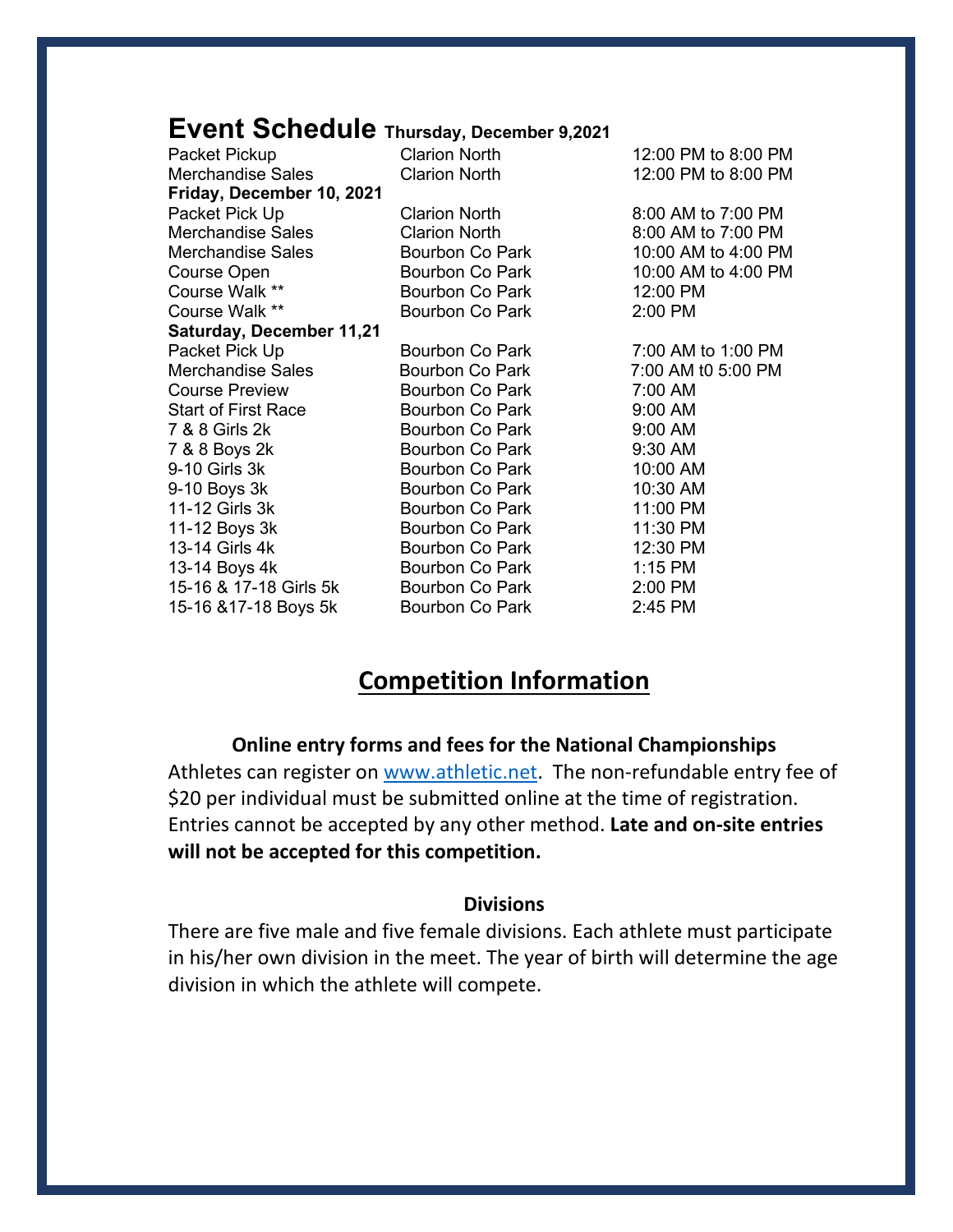| <b>Division</b>         | Gender       | <b>Distance</b>   | <b>Check In</b> | Race     |
|-------------------------|--------------|-------------------|-----------------|----------|
| 7-8 YEARS/2013 and 2014 | <b>GIRLS</b> | 2 KM (1.24 MILES) | 8:45 AM         | 9:00 AM  |
| 7-8 YEARS/2013 and 2014 | <b>BOYS</b>  | 2 KM (1.24 MILES) | 9:15 AM         | 9:30 AM  |
| 9-10 YEARS/2011-12      | <b>GIRLS</b> | 3 KM (1.86 MILES) | 9:45 AM         | 10:00 AM |
| 9-10 YEARS/2011-12      | <b>BOYS</b>  | 3 KM (1.86 MILES) | 10:15 AM        | 10:30 AM |
| 11-12 YEARS/2009-10     | <b>GIRLS</b> | 3 KM (1.86 MILES) | 10:45 AM        | 11:00 AM |
| 11-12 YEARS/2009-10     | <b>BOYS</b>  | 3 KM (1.86 MILES) | 11:15 AM        | 11:30 AM |
| 13-14 YEARS/2007-2008   | <b>GIRLS</b> | 4 KM (2.48 MILES) | 12:15 PM        | 12:30 PM |
| 13-14 YEARS/2007-2008   | <b>BOYS</b>  | 4 KM (2.48 MILES) | 1:00 PM         | 1:15 PM  |
| 15-18 YEARS/2003-06     | <b>GIRLS</b> | 5 KM (3.1 MILES)  | 1:45 PM         | 2:00 PM  |
| 15-18 YEATS/2003-06     | <b>BOYS</b>  | 5 KM (3.1 MILES)  | 2:30 PM         | 2:45 PM  |

### **Athlete Check-In**

All athletes must report to the staging area at least 15 minutes prior to the start of their respective races; and only competing athletes will be allowed in the check-in area. Please observe all areas that are roped off and please obey all course monitors and their direction. Individuals and teams will have designated starting boxes.

### **Bib Numbers and Chip Timers**

We will be using chips on the bibs. They will be assigned and in the packets.

.

#### **Starting Boxes**

Boxes will be assigned randomly and will vary in each race. Clerks will be assigning boxes at the line. In the event of any changes, teams and individuals are expected to follow any directions given by the clerks or other USATF personnel.

#### **Uniforms**

Each competitor on an entered team must have a jersey or singlet that is basically identical in color and style to those worn by his/her teammates. The team jersey must be clearly visible throughout the entire race. This means the team jersey should be worn as the outside layer of the clothing if other garments are worn during the race. Athletes who are unattached or who compete for a team not in the team competition may wear any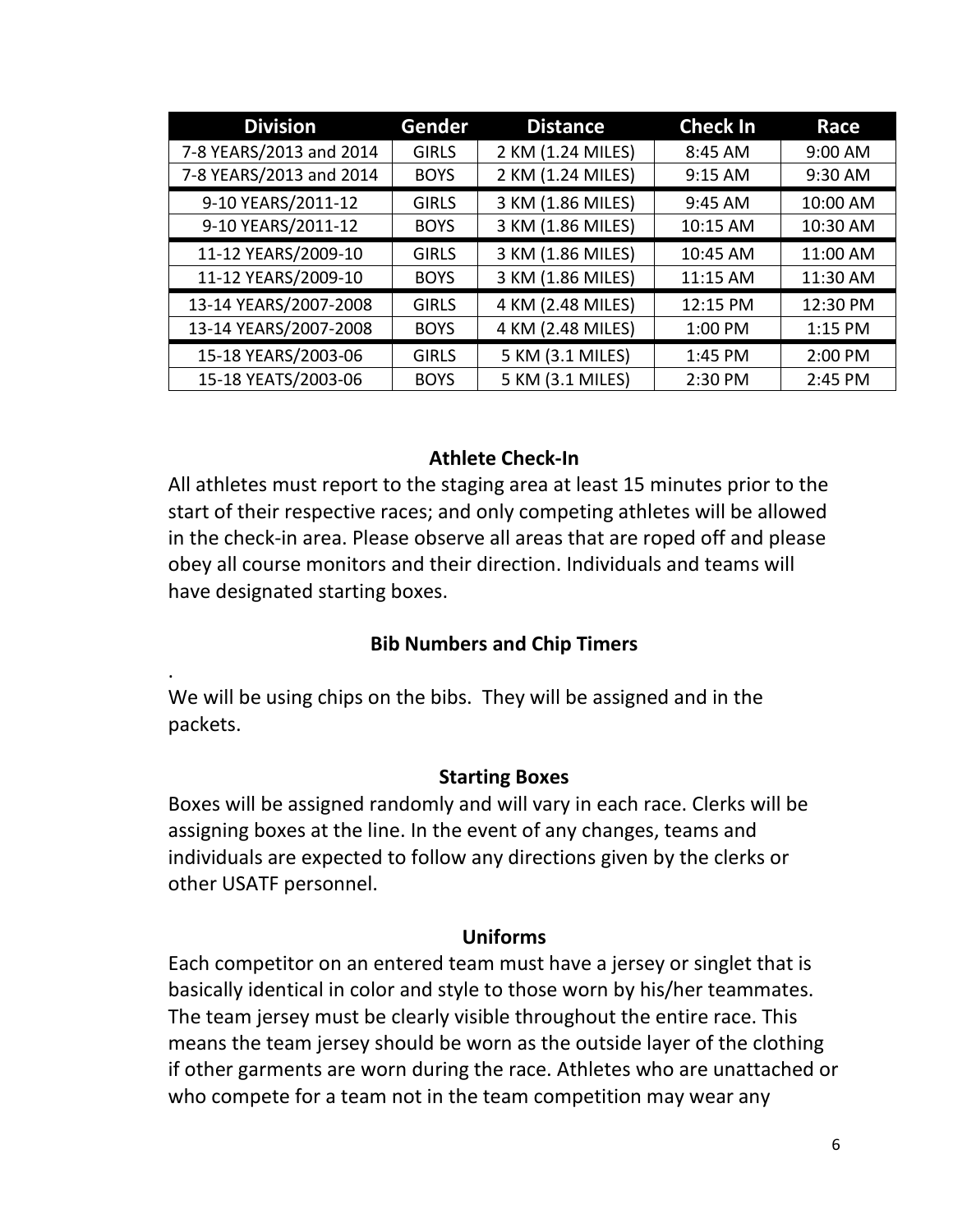apparel if it is safe, not offensive, and has the athlete's bib number attached to the outside layer.

### **Protests**

A protest site will be set up at the meet venue. Protests relating to matters which develop during the conduct of the competition must be made to the meet referee at once and not later than 30 minutes after a result has been announced. The fee to file a protest is \$100. The fee will be returned if the protest is upheld.

### **Team Scoring**

Team scoring is divided into five divisions for boys and five divisions for girls. The athlete's year of birth shall determine the division in which the athlete shall compete.

| <b>Team Division</b> |           |  |  |  |
|----------------------|-----------|--|--|--|
| 7&8                  | 2013-2014 |  |  |  |
| 9-10 Years Old       | 2011-2012 |  |  |  |
| 11-12 Years Old      | 2009-2010 |  |  |  |
| 13-14 Years Old      | 2007-2008 |  |  |  |
| 15-18 Years Old      | 2003-2006 |  |  |  |

# **General Information**

### **Address for Bourbon County Park:**

1054 Millersburg Road Paris, KY 40361 \*Follow message boards to appropriate parking locations\*

### **Address for Clarion Hotel Conference Center-North:**

1950 Newtown Pike Lexington, KY 40511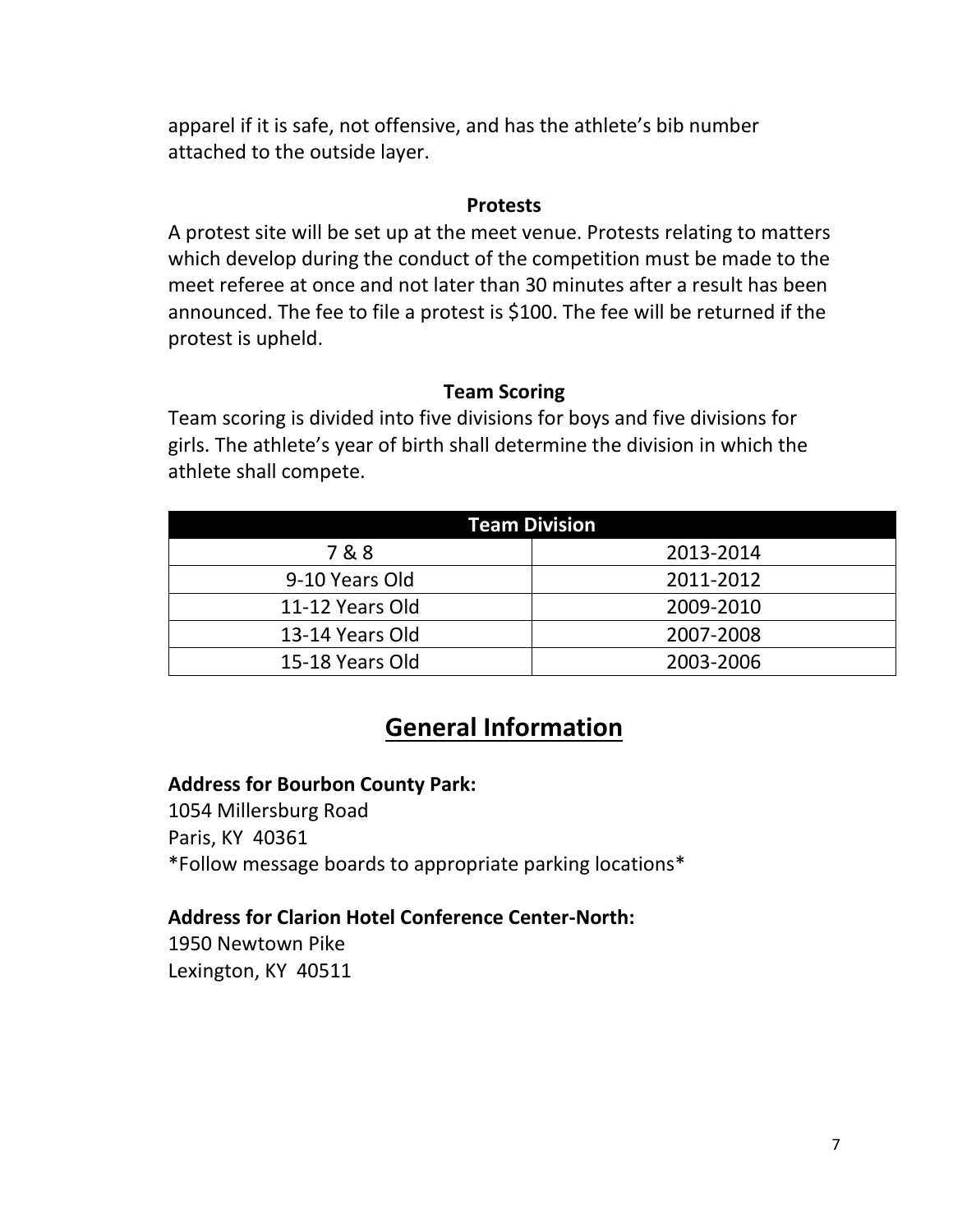## **Event Merchandise**

USATF Official merchandise will be available at packet pick up, during the event, and online. Fine Design will also be available at packet pick up, during the event, and online.

### **Team Tent Area**

Tents will not be allowed to be brought in from the outside. You must rent tents through Goff tents. Website is<http://www.gofftents.com/tent> Phone: 859-887-5272.

### **First Aid**

A medical tent with appropriate personnel will be on-site at the finish line.

## **ADA Accomodations**

Accommodations USATF has specific procedures to be followed by disabled athletes wishing to compete in competitions against able-bodied athletes. Please note that the disabled athlete must first meet the eligibility requirements applicable to the relevant competition, including having achieved the required qualifying standard, if any. The disabled athlete is responsible for initiating the ADA accommodations request procedures sufficiently in advance to enable USATF to complete the review and decision-making process prior to the relevant competition.

Please visit [www.usatf.org/about/policies](http://www.usatf.org/about/policies) for more information.

## **Weather Conditions**

### **How cold is it in Lexington in December**?

Daytime temperatures usually reach 7°C / 45 F in Lexington in December, falling to -2°C / 28 F at night.

#### **How sunny is it in Lexington in December?**

There are normally 3 hours of bright sunshine each day in Lexington in December - that's 34% of daylight hours.

### **Does it rain in Lexington in December?**

There are usually 12 days with some rain in Lexington in December and the average monthly rainfall is 96mm. Rain may fall as snow in this month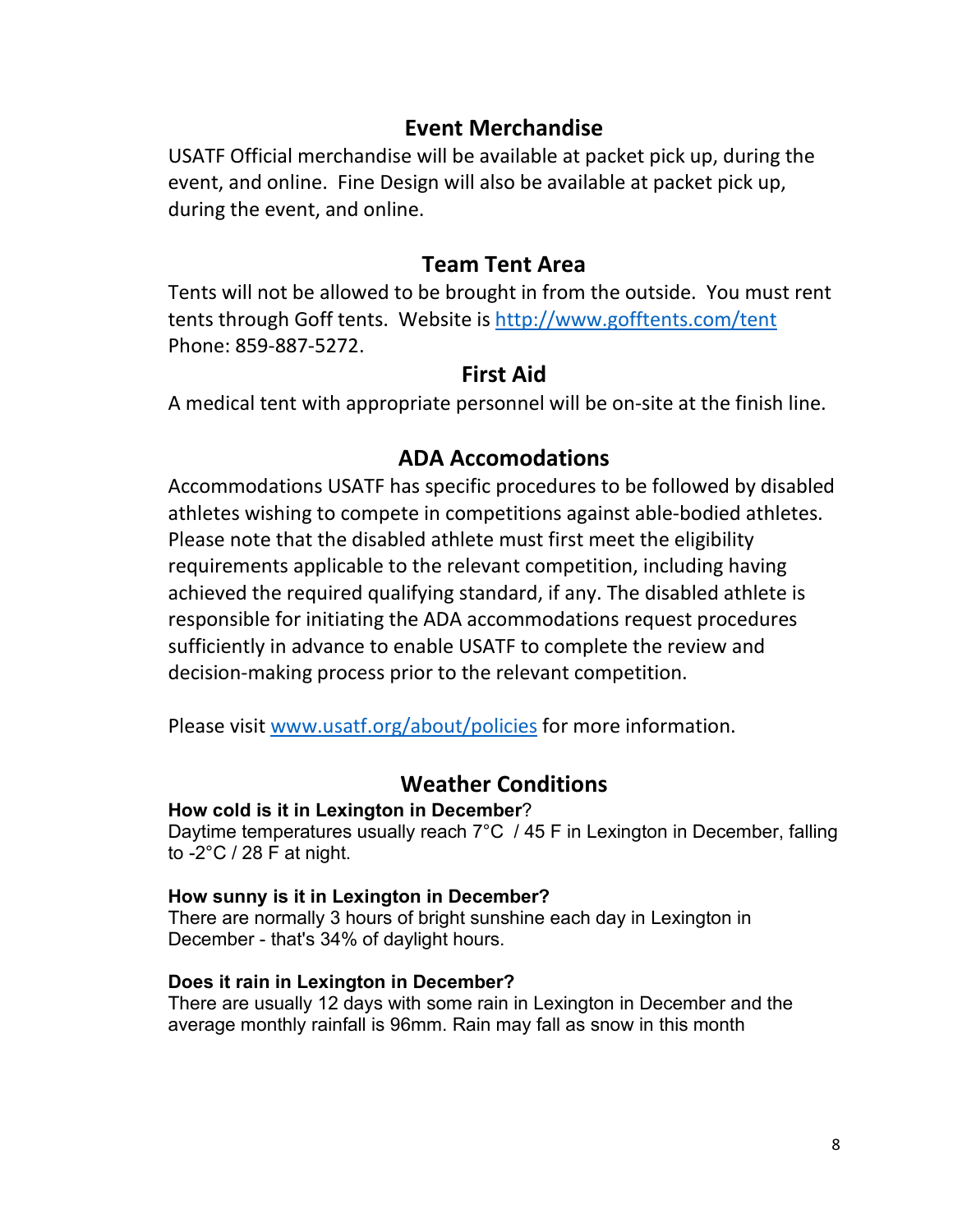## **Medical Centers**

- 1. Baptist Health Lexington Hospital 1740 Nicholasville Rd Lexington, KY 40503-1431
- 2. Lexington VA Medical Center Troy Bowling Campus Hospital 1101 Veterans Dr Lexington, KY 40502
- 3. UK Albert B. Chandler Hospital Pavilion A Hospital 1000 S Limestone St Lexington, KY 40506
- 4. Saint Joseph East Hospital 150 N Eagle Creek Dr Lexington, KY 40509
- 5. Saint Joseph Hospital 1 St Joseph Dr Lexington, KY 40504
- 6. Good Samaritan Hospital 310 S Limestone St Lexington, KY 40508

## **Parking**

There is ample parking adjacent to the course. A special area will be provided for handicap, buses, and RV's. No RV hook ups and no overnight parking.

## **Results**

Live results will be available on the following webpage as well as at the course. [www.live.dcracetiming.com](http://www.live.dcracetiming.com/)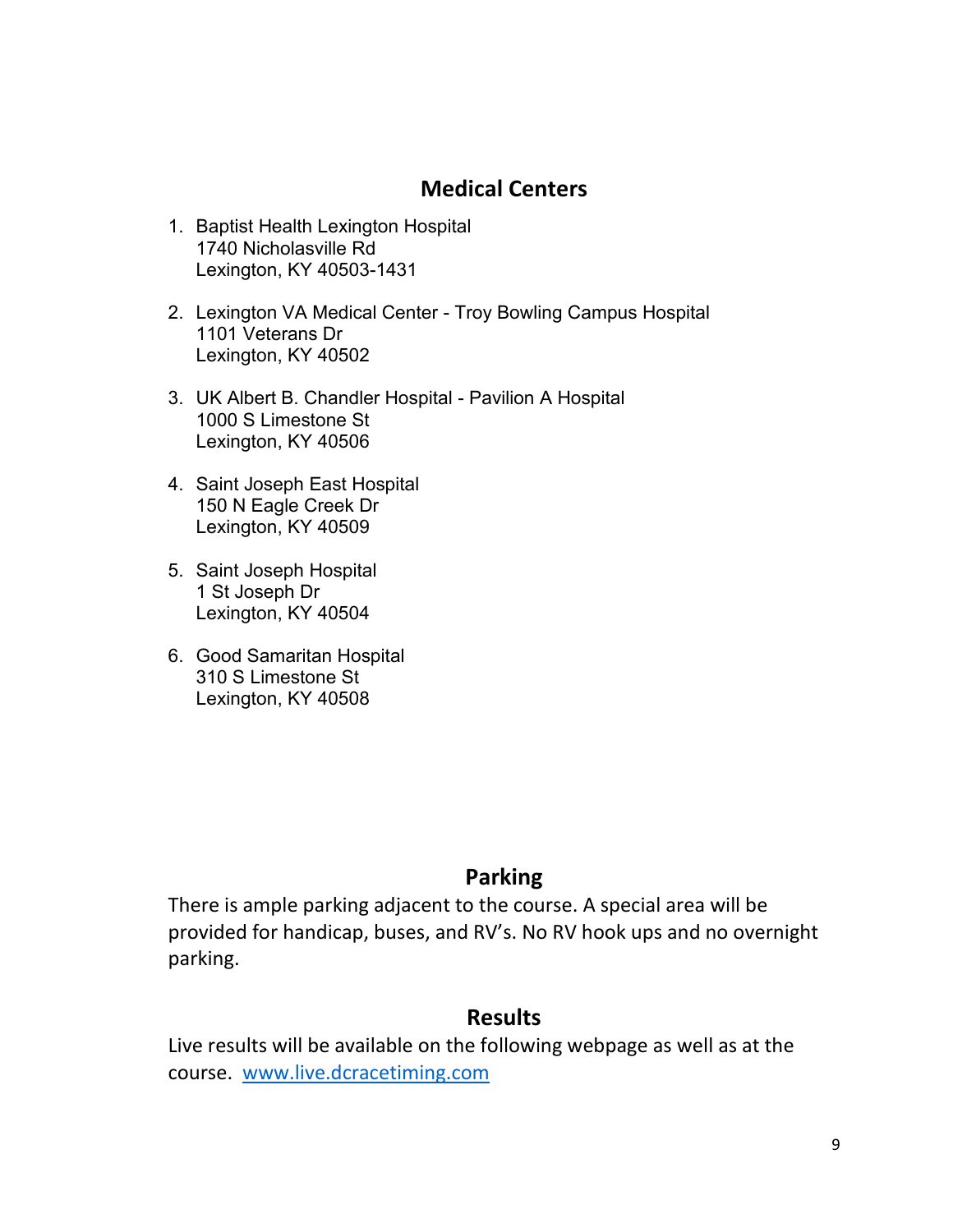# **Transportation**

Blue Grass Airport (LEX) 4000 Terminal Drive Lexington, KY 40510

#### How early should I arrive for my flight?

We recommend passengers arrive 90 minutes prior to their flight. This will provide ample time to park, check in with your airline and pass through the security checkpoint. For up-to-the-minute security wait times, visit the Transportation Security Administration's website.

Can I drive up to the terminal to drop off or pick up passengers? Vehicles are allowed curbside as long as they are actively loading or unloading. No parking or standing is permitted. Due to strict security guidelines, unattended vehicles will be towed. The best place to meet arriving passengers is in the baggage claim area on the first floor of the terminal. Individuals may park in short-term or long-term parking for free for the first 30 minutes or can wait for free in our new Cell Phone Waiting Lot.

#### What is the Cell Phone Waiting Lot?

The Cell Phone Waiting Lot provides individuals with free parking while waiting on arriving passengers. Located on the driver's right side upon entering the airport via the main terminal entrance, drivers can connect with arriving passengers through their cell phone and then once their party arrives, they can meet them at the curb for active loading.

Do I need a boarding pass to get through the security checkpoint? The Transportation Security Administration only permits ticketed passengers with boarding passes through the security checkpoint. If you need to accompany small children or someone needing assistance, you can make special arrangements for a non-flying guest pass through your airline. The Club at Blue Grass customers are also permitted through checkpoint with 24 hours advance notice and a meeting room reservation.

How many bags can I bring through the security checkpoint? Each traveler is permitted one carry-on bag and one personal item such as a purse, briefcase or laptop computer.

What items are prohibited through the security checkpoint? Certain items are prohibited through the security checkpoint due to safety concerns. Before packing for your trip, visit the Transportation Security Administration's website for a complete list of prohibited items.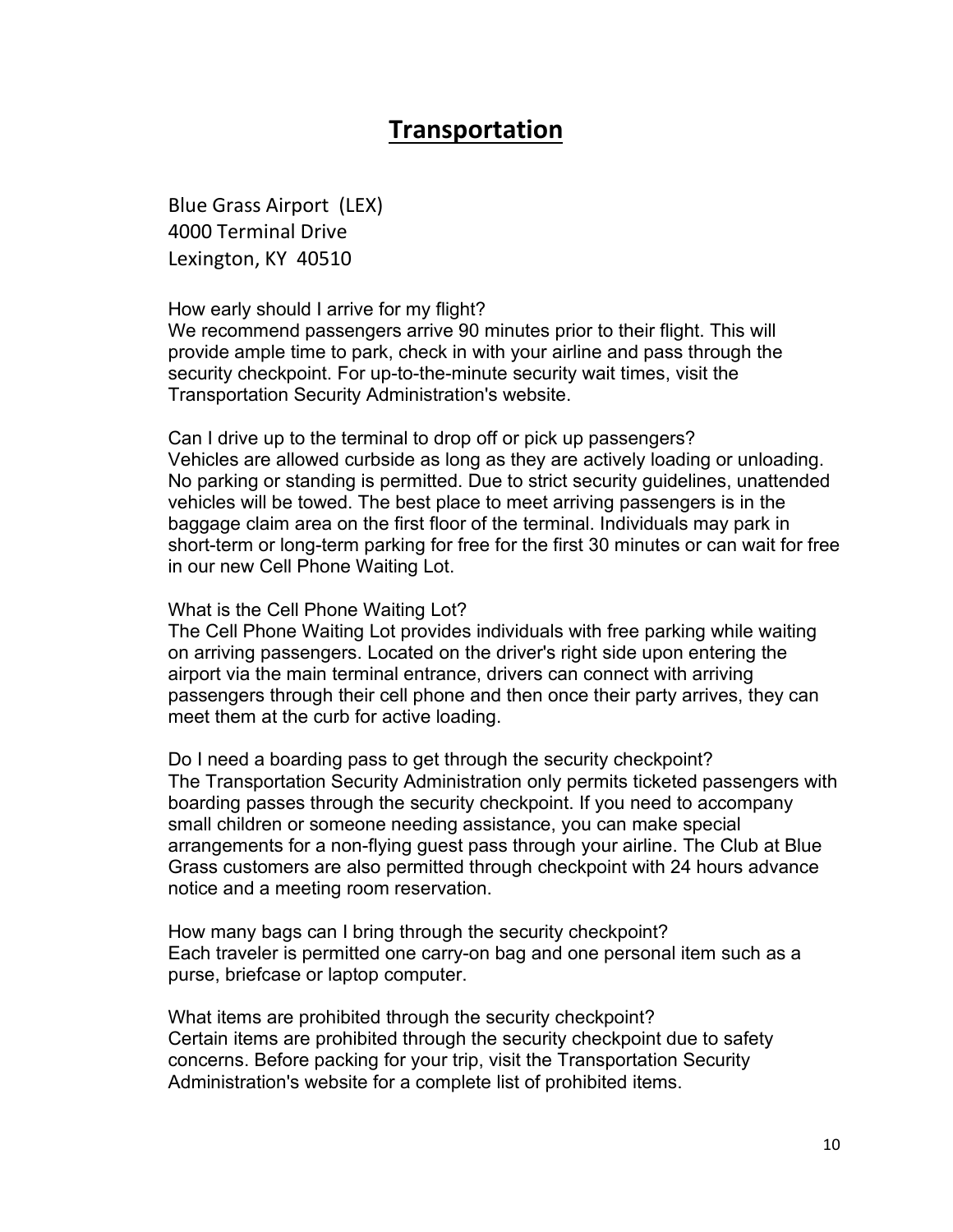Ground Transportation

Getting to and from Blue Grass Airport is simple and convenient! If you are in need of transportation, there are rental cars, taxicabs, limousines, shuttles and hotel courtesy vans at your disposal.

#### Rental Car Services

Rental car service counters are located in the baggage claim area on the first level of the terminal. The airport's spacious rental car facility provides a central pick-up and drop-off location for car rentals. Located directly next to the terminal, the rental car facility is covered so travelers are protected from inclement weather. For car reservations, please contact the rental car agencies directly.

Alamo 800.462.5266

Avis Rent-A-Car 800.230.4898

Budget Car Rental 800.527.0700

Dollar Rent A Car 800.800.4000

Enterprise Rent-A-Car 800.261.7331

Hertz Rent-A-Car 800.654.3131

National Car Rental 800.227.7368

#### Shuttle, Taxi and Limousine Service

Taxis are available outside the terminal by the baggage claim exit. Below is a listing of taxi companies that provide service departing from Blue Grass Airport. Meters typically begin at \$4.50, with fares running approximately \$.35 each 1/10 of a mile (\$3.50 per mile), valid for up to four individuals. (Pricing is subject to change. Please contact the individual taxi company for additional information.)

AIRPORTAXI 859.489.0312

Five Star Taxi 502.395.8748